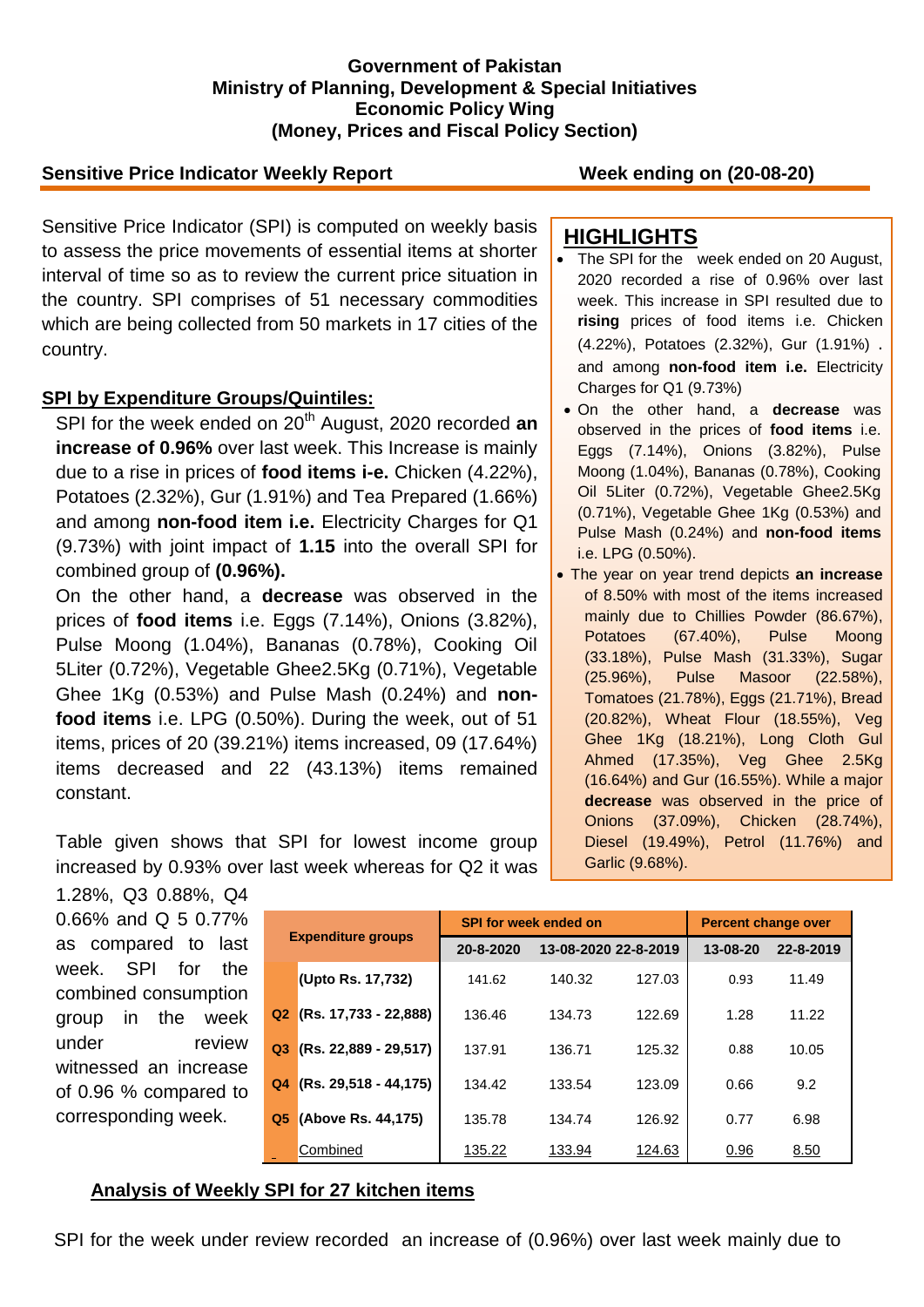rise in the index of essential food items, however, combined group showed a decreasing impact of 0.09% because of drop in price impact of Eggs (0.21%), Cooking Oil 5 liter (0.05%), Bananas (0.07%), Pulse Moong (0.01%), Onions (0.07%) Tomatoes (0.05%) .Whereas in lowest income group nil impact was observed over last week in 27 essential food items as drop was witnessed in price impact of Eggs Hen (0.15%), Cooking Oil 5 liter tin (0.05%), Vegetable Ghee 1kg Pouch (0.02%), Bananas (0.05%) Pulse Moong (0.01%) , Onions (0.10%), Tomatoes (0.07%).

On year on year basis, combined group witnessed a rising impact of 12.15% which is attributed to increase in price impact of kitchen items i.e. Wheat Flour Bag (1.24%) Rice Basmati (0.16%), Milk Fresh (5.01%), Eggs Hen Farm (0.50%), Potatoes (1.84%), Sugar Refined (1.41%), Chillies Powder (1.50%),(0.14%), Beef(0.91), Mutton(0.54%) Cooking Oil Dalda 5 litre tin(0.45%), Vegetable Ghee1kg Pouch(0.43%), Tomatoes (0.21%), however, a declining price impact was shown in items i.e. chicken Farm(2.32%), Onions(1.45%), and Garlic (0.10%). For the Q 1 price impact on YOY basis was 14.48 % which is more than the combined group.

| <b>Price Comparison of Major Kitchen Items (Combined Group)</b> |                      |               |          |          |  |  |  |
|-----------------------------------------------------------------|----------------------|---------------|----------|----------|--|--|--|
|                                                                 |                      | <b>Prices</b> |          |          |  |  |  |
| Sr.                                                             | <b>Items</b>         |               |          |          |  |  |  |
| <b>No</b>                                                       |                      | 20-8-2020     | 13-08-20 | 22-08-19 |  |  |  |
| $\mathbf{1}$                                                    | <b>Wheat Flour</b>   | 1032.77       | 1028.73  | 863.11   |  |  |  |
| $\overline{2}$                                                  | <b>Rice Basmati</b>  | 88.52         | 87.77    | 82.92    |  |  |  |
| 3                                                               | <b>Mutton</b>        | 1019.04       | 1018.05  | 918.38   |  |  |  |
| 4                                                               | Chicken Farm         | 131.28        | 129.99   | 190.29   |  |  |  |
| 5.                                                              | <b>Milk Fresh</b>    | 104.84        | 104.58   | 89.79    |  |  |  |
| 6                                                               | <b>Eggs Hen</b>      | 119.62        | 129.64   | 98.33    |  |  |  |
| 7                                                               | Cooking Oil 5 liter  | 1244.46       | 1255.21  | 1138.34  |  |  |  |
| 8                                                               | <b>Pulse Gram</b>    | 138.21        | 137.68   | 129.78   |  |  |  |
| 9                                                               | <b>Pulse Moong</b>   | 229.10        | 231.01   | 170.74   |  |  |  |
| 10                                                              | <b>Potatoes</b>      | 66.55         | 64.58    | 40.46    |  |  |  |
| 11                                                              | <b>Sugar Refined</b> | 96.19         | 96.24    | 76.55    |  |  |  |
| 12                                                              | <b>Tomatoes</b>      | 60.82         | 62.69    | 53.99    |  |  |  |
| 13                                                              | <b>Onions</b>        | 44.48         | 45.86    | 70.30    |  |  |  |

**Consumer Prices Of Essential Kitchen Items in Different Cities**

| Sr.<br><b>No</b> | <b>Units</b>                             | <b>Islamabad</b> | <b>Rawalpindi</b> | Lahore  | <b>Karachi</b> | Quetta  | <b>Peshawar</b> |
|------------------|------------------------------------------|------------------|-------------------|---------|----------------|---------|-----------------|
|                  | Wheat Flour Bag 20kg                     | 867.42           | 862.64            | 860.0   | 1367.33        | 1199.97 | 1099.56         |
| $\overline{2}$   | Rice Basmati Broken (Average<br>Quality) | 101.52           | 96.12             | 76.87   | 95.74          | 114.93  | 90.0            |
| 3                | Mutton (Average Quality) 1kg             | 1145.03          | 1143.31           | 1051.19 | 1027.42        | 1096.96 | 925.95          |
| 4                | Milk fresh 1liter                        | 118.68           | 117.93            | 90.0    | 114.14         | 120.0   | 119.7           |
| 5                | Potatoes 1kg                             | 83.20            | 80.38             | 71.28   | 49.66          | 54.85   | 76.52           |
| 6                | Chicken Farm Broiler(1kg)                | 141.02           | 133.73            | 116.0   | 192.38         | 149.94  | 138.0           |
| 7                | Eggs Hen 1dozen                          | 121.61           | 116.64            | 117.0   | 124.45         | 124.93  | 121.51          |
| 8                | Tomato 1kg                               | 67.99            | 67.6              | 68.41   | 59.71          | 34.76   | 57.44           |
| 9                | Chilies Powder 200gm                     | 280.0            | 280.0             | 280.0   | 280.0          | 280.0   | 280.0           |
| 10               | Onions 1kg                               | 60.78            | 55.11             | 43.55   | 45.48          | 34.76   | 52.07           |
| 11               | Cooking Oil                              | 1240.0           | 1240.0            | 1240.0  | 1240.0         | 1240.0  | 1240.0          |
| 12               | Pulse Moong 1kg                          | 245.68           | 238.5             | 237.4   | 241.46         | 279.97  | 235.61          |
| 13               | Pulse Mash 1g                            | 250.65           | 248.43            | 243.29  | 229.37         | 274.97  | 243.20          |
| 14               | Pulse Gram 1kg                           | 159.73           | 145.73            | 124.66  | 151.39         | 174.95  | 149.85          |
| 15               | Sugar Refined 1kg                        | 99.75            | 98.05             | 95.09   | 97.3           | 99.0    | 100.0           |